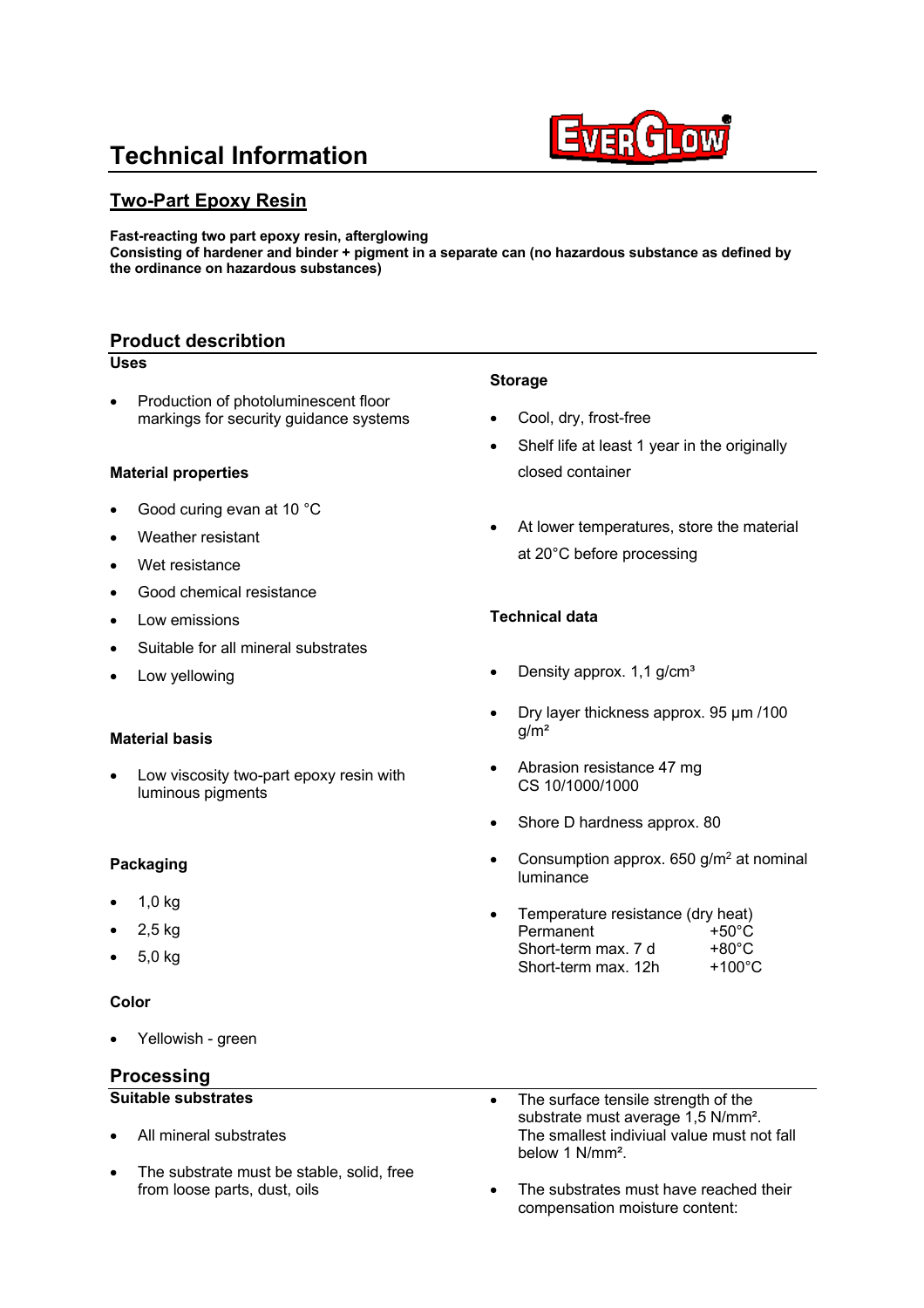Concrete and cement screed max. 4 % by weight Anhydrite screed max. 0,3 % by weight Magnesite screed 2 - 4 % by weight Stone wood screed 4 - 8 % by weight

• Avoid rising damp, with anhydrite and magnesite screed sealing against the ground is mandatory

#### **Substrate preparation**

- Prepare the substrate with suitable measures such as shot blasting or milling in such a way that it meets the listed requirements.
- Fill cracks and gaps in the substrate with suitable mortar flush with the surface

#### **Preparation**

- 1. Add the pigment to the base and stir in with an agitator until there are no lumps.
- 2. Add hardener tot he base
- 3. Mix intensively with a slow-running stirrer (max. 300 rpm)
- 4. Decant into another container and mix thoroughly again

## **Mixing ratio (parts by weight)**

Base : Hardener 3 : 1 + plus pigment

## **Workability period (Pot life)**

Approx 25 minutes at 20°C and 60% relative humidity. Higher temperatures shorten, lower die pot life.

#### **Application process**

Depending on the application, use a rubber squeegee, jedium-pile roller or smothing trowel.

#### **Coating structure**

#### **1. Base coat**

Pour the mixed material onto the surface and spread evenly with the rubber squeegee. Any puddles that form can be reworked with a medium-pile roller. Sand off fresh primer as required.

For anti-slip coatings that are applied with a roller and for mortar coverings with scattered quartz.

For self-levelling coatings that are applied using the spatula method, sand with mixed quartz.

The primer that has not been sanded must be coated within 8 – 24 hours.

#### **Processing temperature**

- Material, circulation air and substrate temperature min. 10 °C, max. 30 °C.
- The relative humidity must not exceed 80%.
- The substrate temperature should always be at least 3 °C above the dew point temperature.

#### **Dry season**

At 20 °C and 60 % relative humidity

- Can be walked on after approx. 12 h
- Mechanically resilent after approx. 3 days
- Fully hardened after approx. 7 days

Correspondingly longer at low temperatures

Protect aplied material at least 24 h from moisture, otherwise surface defects and reduced adhesion may occur